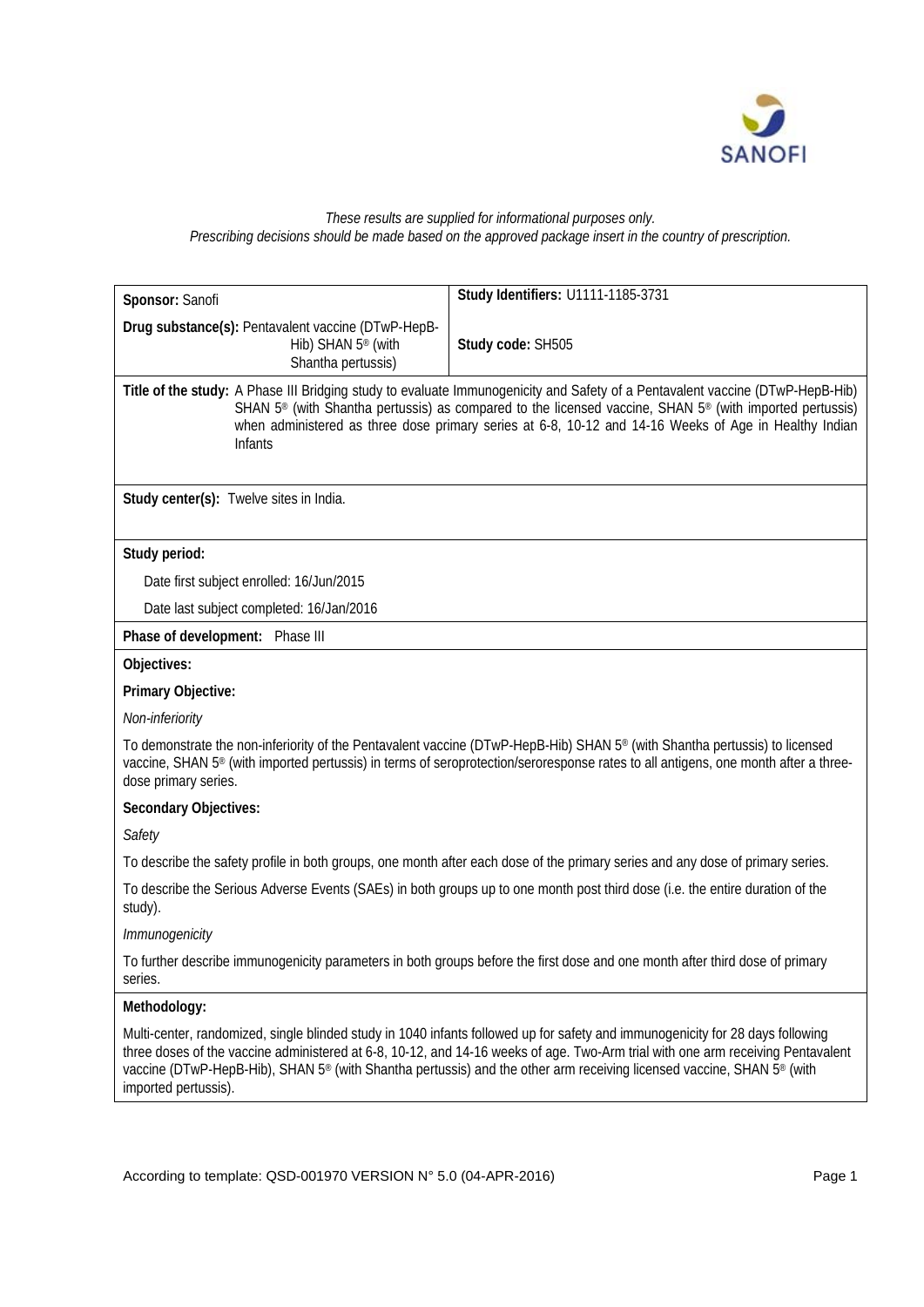

| Number of subjects:                                                                                | Planned: 1040        |  |  |  |  |  |
|----------------------------------------------------------------------------------------------------|----------------------|--|--|--|--|--|
|                                                                                                    | Randomized: 1042     |  |  |  |  |  |
|                                                                                                    | Treated: 1042        |  |  |  |  |  |
| Evaluated:                                                                                         |                      |  |  |  |  |  |
|                                                                                                    | Immunogenicity: 1043 |  |  |  |  |  |
|                                                                                                    | Safety: 1042         |  |  |  |  |  |
| Diagnosis and criteria for inclusion:                                                              |                      |  |  |  |  |  |
| Inclusion Criteria:                                                                                |                      |  |  |  |  |  |
| 1. Healthy Infants of either sex between 42-56 days (6 to 8 weeks) of age on the day of enrollment |                      |  |  |  |  |  |

2. Born at full term of pregnancy (≥ 37 weeks) and with a birth weight ≥ 2.5 kg.

3. Informed consent form signed by parent or legally acceptable representative (LAR) as per local requirements.

4. Subject and parent/LAR are able to attend all scheduled visits and to comply with all trial procedures

#### **Exclusion Criteria:**

1. Participation in another clinical trial in the 4 weeks preceding the trial inclusion or planned participation during the present trial period in another clinical trial investigating a vaccine, drug, medical device, or medical procedure.

2. Receipt of any vaccine in the 4 weeks preceding the first trial vaccination (except Bacillus Calmette–Guérin (BCG), birth dose Oral Polio Vaccine (OPV) and birth dose of Hepatitis B (Hep B) vaccine).

3. Planned receipt of any other vaccine within the period from 8 days before to 8 days after each trial vaccination except OPV if not given at birth and during National Immunization Day (NID).

4. Previous vaccination against the diphtheria, tetanus, pertussis, hepatitis B (except the birth dose of Hep B vaccine) or *Haemophilus influenza* type b infection with the trial vaccine or another vaccine.

5. Past or current receipt of immunoglobulins, blood or blood-derived products or planned administration during the trial.

6. Known or suspected congenital or acquired immunodeficiency; or receipt of immunosuppressive therapy, such as anti-cancer chemotherapy or radiation therapy since birth; or long-term systemic corticosteroid therapy (prednisone or equivalent for more than 2 consecutive weeks since birth).

7. History of diphtheria, tetanus, pertussis, hepatitis B, or *Haemophilus influenza* type b infections (confirmed either clinically, serologically or microbiologically).

8. Known personal or maternal history of HIV or hepatitis B seropositivity.

9. Known systemic hypersensitivity to any of the vaccine components, or history of a life-threatening reaction to the trial vaccine or a vaccine containing the same substances.

10. Known thrombocytopenia, as reported by the parent/ legally acceptable representative.

11. Bleeding disorder or receipt of anticoagulants in the 3 weeks preceding inclusion, contradicting intramuscular vaccination

12. Chronic illness that, in the opinion of the investigator, is at a stage where it might interfere with trial conduct or completion. (Chronic illness may include, but is not limited to, cardiac, renal, autoimmune, hepatic, haematological, genetic disorders, atopic conditions, congenital defects, diabetes, convulsions or encephalopathy etc.).

13. Moderate or severe acute illness/infection (according to investigator judgment) on the day of vaccination or febrile illness (axillary temperature ≥ 100.4 °F or ≥ 38 °C) on the day of inclusion (a prospective subject should not be included in the study until the condition has resolved or the febrile event has subsided).

14. Identified as a natural or adopted child of the Investigator, relatives or employee with direct involvement in the proposed study.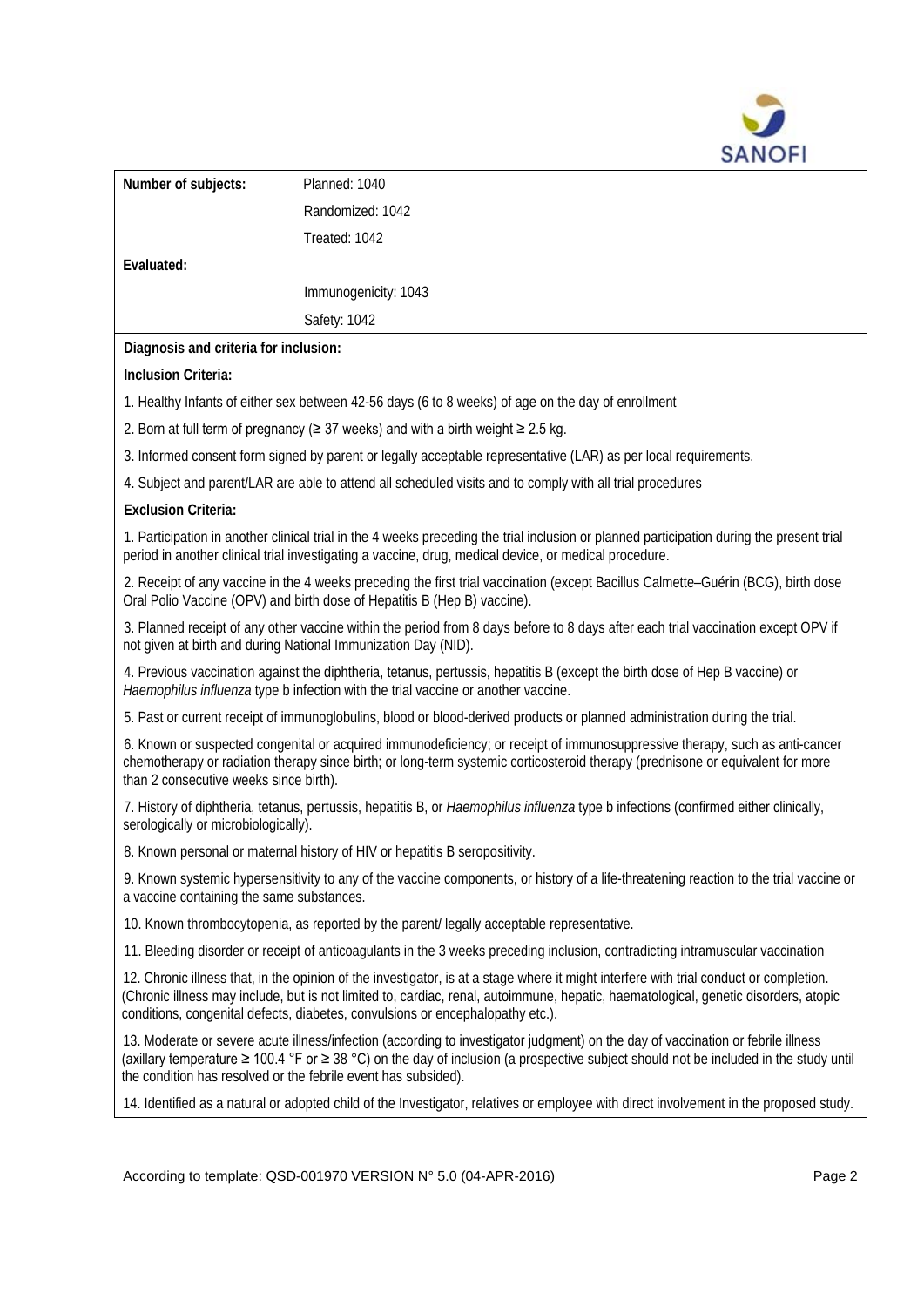

15. Subject with definite seizure disorder and getting anticonvulsant therapy.

#### **Study treatments**

**Investigational medicinal product:** Pentavalent Vaccine (DTwP-HepB-Hib) SHAN 5® (with Shantha Pertussis)

Formulation: Liquid sterile suspension

Route(s) of administration: Intramuscular

Dose regimen: One 0.5 mL injection at 6-8, 10-12 and 14-16 weeks of age

**Non-investigational medicinal product:** Pentavalent Vaccine (DTwP-HepB-Hib) SHAN 5® (with imported Pertussis)

Formulation: Liquid sterile suspension

Route(s) of administration: Intramuscular

Dose regimen: One 0.5 mL injection at 6-8, 10-12 and 14-16 weeks of age

**Duration of treatment:** 10 weeks

**Duration of observation:** 28 days follow-up period after each dose administration

**Criteria for evaluation:**

**Immunogenicity:** 

*Primary endpoint*

The following serological endpoints were assessed one month after the third dose of the primary series (V04, D84) for noninferiority analyses:

- Seroprotection for diphtheria (D), tetanus (T), hepatitis B (Hep B), and *Haemophilus influenzae* type b (Hib) antigens with the following endpoints:
	- o Anti-D: Antibody (Ab) titers ≥ 0.01 IU/mL
	- o Anti-T: Ab titers ≥ 0.01 IU/mL
	- o Anti-HBs: Ab titers ≥ 10 mIU/mL
	- o Anti- Purified capsular Hib Polysaccharide (PRP): Ab titers ≥ 0.15 mcg/mL
- Seroresponse for Pertussis (anti-wP) antigen with the following endpoint:
	- o Subjects with an increase of anti-wP antibody titers from pre-dose 1 to one month post third dose:
		- In initially seropositive subjects (> 11 NTU [Novatech Unit]), a post vaccination titer more than or equal to the pre-vaccination titer was considered as a seroresponse.
		- In initially seronegative subjects (≤ 11 NTU), a post vaccination titer > 11 NTU was considered as a seroresponse.

### *Secondary endpoints*

Endpoints for immune responses at baseline and one month after third dose (descriptive) includes:

At baseline (pre-primary) (D0, Visit 1), before the first dose:

- Antibody titers above the following cut-off for each valence
	- o Anti-D antibody titers ≥ 0.01 IU/mL and ≥ 0.1 IU/mL
	- o Anti-T antibody titers ≥ 0.01 IU/mL and ≥ 0.1 IU/mL
	- o Anti-Hep B antibody titers ≥ 10 mIU/mL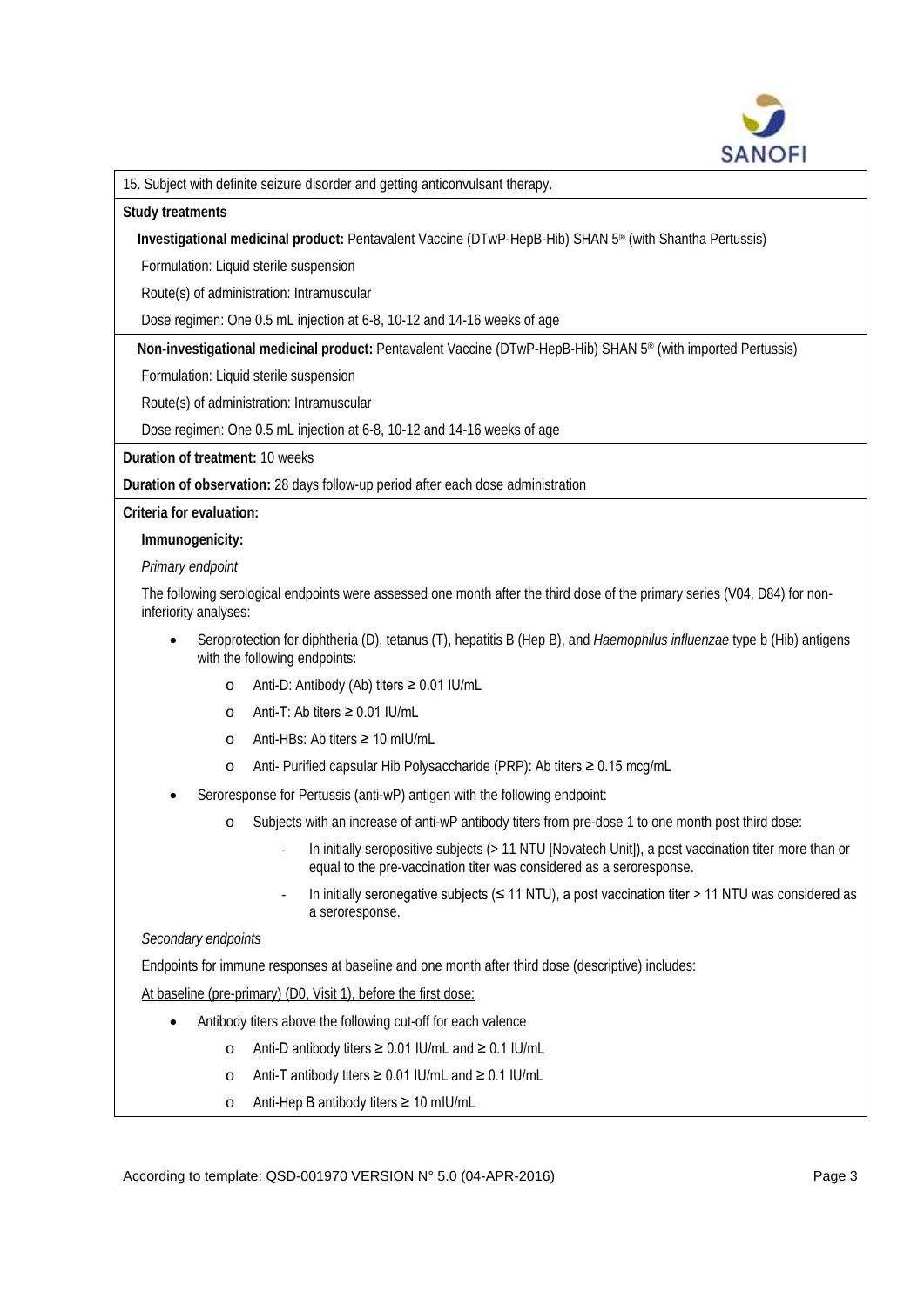

o Anti-PRP antibody titers ≥ 0.15 mcg/mL

• Individual Diphtheria, Tetanus, Hep B, PRP, wP concentration /titers (pre dose Geometric Mean Titer [GMT])

One month after the third dose (post dose 3) of study vaccine (D84, Visit 4, at approximately 18-20 weeks of age):

- Antibody titers above the following cut-off for each valence
	- o Anti-D antibody titers ≥ 0.1 IU/mL and ≥ 1.0 IU/mL
		- o Anti-T antibody titers ≥ 0.1 IU/mL and ≥ 1.0 IU/mL
		- o Anti-HBs antibody titers ≥ 100 mIU/mL
		- o Anti-PRP antibody titers ≥ 1.0 mcg/mL
	- Subjects with ≥ 4-fold rise in anti-whole cell pertussis (wP) antibody titers
- Ratio (post dose 3 /pre-primary) of individual Ab titers for all Abs (GMTR)
- Antibody titers for each valence (post dose GMT)

Enzyme linked immune sorbent assay (ELISA) technique was used for estimation of antibody titers against D, T, Hep B, PRP/Hib, and wP. All immunological assays were carried out at the Quest Diagnostic India Ltd. (QDI), Gurgaon, India and Focus diagnostic, USA.

### **Safety:**

The following endpoints were assessed one month after each dose and any dose of primary series for the safety evaluation:

- Occurrence of any solicited and unsolicited adverse events reported in the 30 minutes after vaccination.
- Occurrence of the following solicited (terms pre-listed in the eCRF) injection site reactions between Day (D)0 and D7 after vaccination:
	- o Tenderness
	- o Erythema
	- o Swelling
- Occurrence of the following solicited systemic reactions between D0 and D7 after vaccination:
	- o Fever
	- o Vomiting
	- o Crying abnormal
	- o Drowsiness
	- o Appetite lost
	- o Irritability
- Occurrence of unsolicited adverse events between D0 and D28 after vaccination.
- Occurrence of any Serious Adverse Events (SAE) throughout the study.

Other recorded or derived endpoints were described in the statistical analysis plan. Depending on the item, these could include: nature (Medical Dictionary for Regulatory Activities [MedDRA] preferred term), time of onset, duration, number of days of occurrence, grade of severity, relationship to vaccine, action taken, whether the Adverse Events (AE) led to early termination from the study, seriousness, or outcome.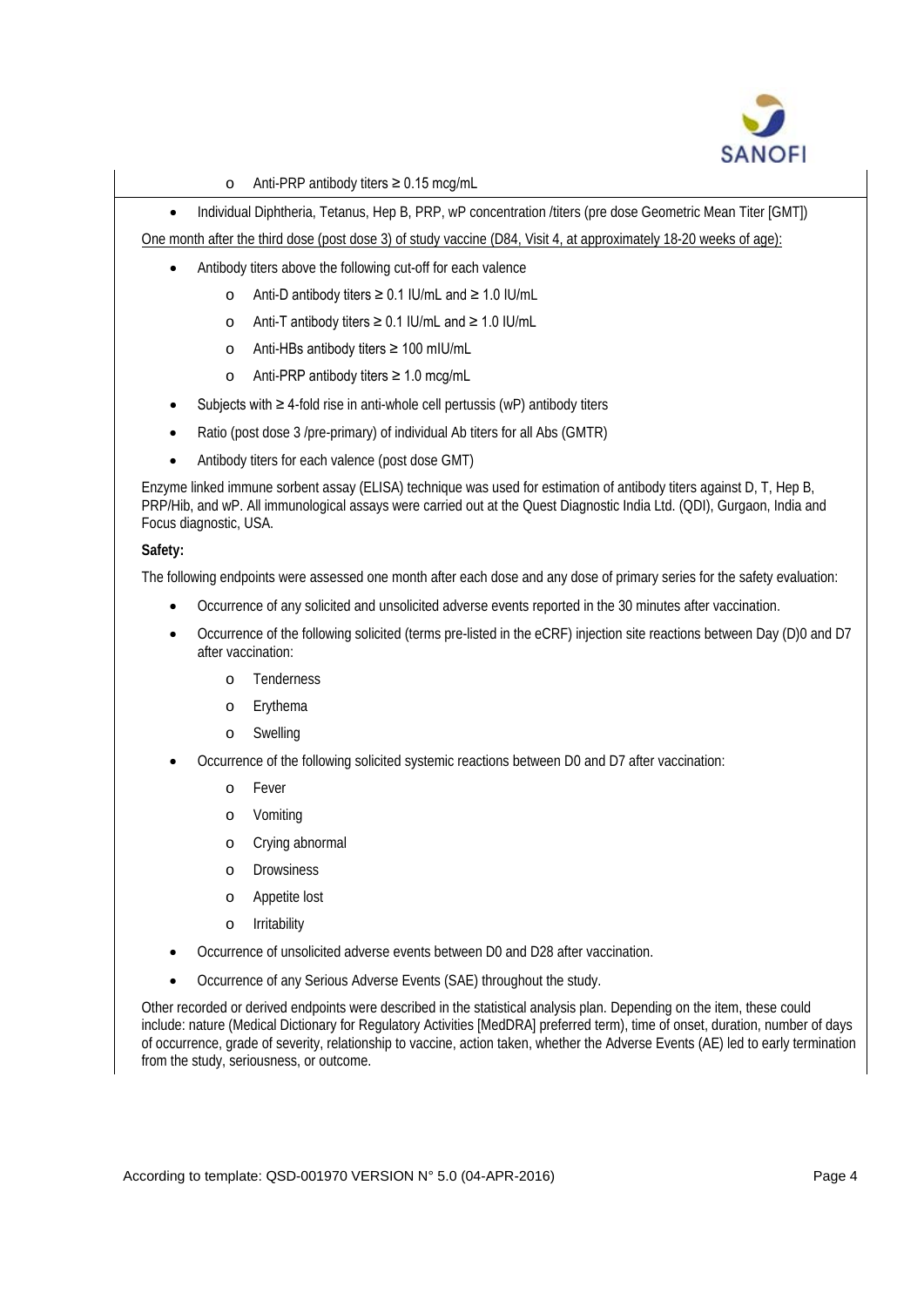

# **Statistical methods:**

### *Non-inferiority*

The differences in seroprotection/seroresponse rates according to the valence between the two vaccines i.e. Test [SHAN 5® (with Shantha pertussis)] vs Reference [SHAN 5® (with imported pertussis)] was calculated. The clinically relevant limit for non-inferiority was −10% for D, T, Hep B, Hib, and wP antigens. The statistical method was based on the lower bound of the two-sided 95% CI of the observed difference of the seroprotection/seroresponse rates.

A non-inferiority testing approach was used to compare seroprotection (D, T, HBs, PRP) and seroresponse (wP) rates, one month after the third injection between the two products on the following hypotheses:

H0 (i): PPentavalent Test Vaccine - PPentavalent Reference Vaccine ≤ -δ

H1 (i): PPentavalent Test Vaccine - PPentavalent Reference Vaccine > - δ

**With** 

- δ non-inferiority clinical margin set at 10% for each antigen

- i valence in {D, T, HBs, PRP, wP}

The statistical methodology was based on the use of the two-sided 95% CI of the differences between the two products in their seroprotection/seroresponse rates.

Overall non-inferiority hypothesis will be demonstrated if each of the 5 lower bounds of two-sided 95% CIs is above the - δ.

The 95% CI for differences was calculated using Wilson score method without continuity correction.

Descriptive statistics was produced.

Safety data at each time point was summarized by vaccine group.

Immunogenicity endpoints were also summarized by vaccine group. The following parameters was used:

- Percentage of subjects with titers above predefined cut-off as per secondary endpoints
- Percentage of subjects with ≥4 Fold rise in anti-whole cell pertussis (wP) antibody titers
- Geometric mean ratio (GMTR) of individual Ab titers
- GMT or GMC for each valences

Immunogenicity criteria were described for available blood samples before the first dose and one month after the third dose of the combined vaccines. Reverse Cumulative Distribution Curves (RCDCs) of individual titers were also presented.

The main safety and immunogenicity parameters were described with 95% CI.

### *Populations*

For non-inferiority test, Per protocol analysis set (PPAS) was used as the main analysis, and confirmed by an analysis made on the full analysis set (FAS) as a sensitivity analysis. For other descriptive immunogenicity criteria, results were presented for the FAS and the PPAS.

For safety, the safety analysis set (SafAS) was used.

Other analysis set could be also used for demography, disposition, or listings.

### **Summary:**

### *Population Characteristics*:

A total of 1043 subjects were screened and 1042 were randomized at V01 (Day 0) from 16 June 2015 to 17 October 2015. Of these subjects, 522 subjects were randomized to the SHAN 5® (with Shantha pertussis) group (Group-I) and 520 subjects to the SHAN 5® ( with imported pertussis) group (Group-II) respectively. Though it was initially planned to recruit a sample size of 1040, since one of our site recruited extra 2 subjects apart from the regular randomization block of "8", we finally landed up 1042 recruited subjects for FAS.

The demographic and baseline characteristics at V01 of the subjects included in each group are summarized for the FAS in Table below: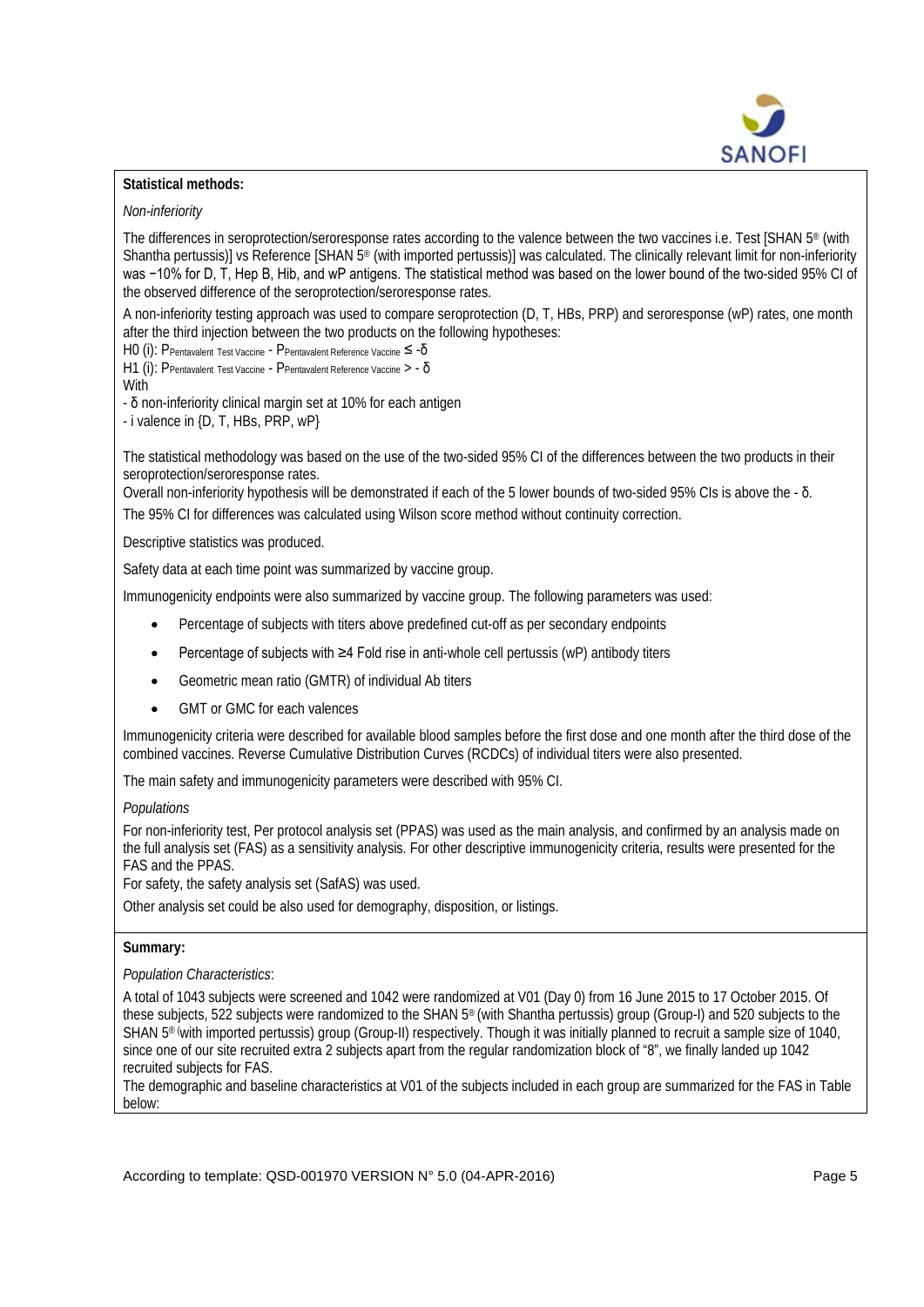

| Demographic and baseline characteristics - FAS |                                                         |                                                                |              |  |  |  |  |
|------------------------------------------------|---------------------------------------------------------|----------------------------------------------------------------|--------------|--|--|--|--|
|                                                | SHAN 5 <sup>®</sup> (with Shantha<br>Pertussis) (N=522) | SHAN 5 <sup>®</sup> (with imported<br>Pertussis) (N=520)       | All (N=1042) |  |  |  |  |
| FAS                                            | 522                                                     | 520                                                            | 1042         |  |  |  |  |
|                                                |                                                         | Sex:                                                           |              |  |  |  |  |
| Male: n (%)                                    | 282 (54.0)                                              | 270 (51.9)                                                     | 552 (53.0)   |  |  |  |  |
| Female: n (%)                                  | 240 (46.0)                                              | 250 (48.1)                                                     | 490 (47.0)   |  |  |  |  |
| Sex ratio: Male/Female                         | 1.18                                                    | 1.08                                                           | 1.13         |  |  |  |  |
|                                                |                                                         | Age at V01 (week)*                                             |              |  |  |  |  |
| Mean (SD)                                      | 6.36(0.527)                                             | 6.34(0.506)                                                    | 6.35(0.516)  |  |  |  |  |
| Median                                         | 6.00                                                    | 6.00                                                           | 6.00         |  |  |  |  |
| Min; Max                                       | 5.00; 8.00                                              | 6.00; 8.00                                                     | 5.00; 8.00   |  |  |  |  |
|                                                |                                                         | Weight at birth (kg))                                          |              |  |  |  |  |
| Mean (SD)                                      | 2.91(0.306)                                             | 2.93(0.310)                                                    | 2.92 (0.308) |  |  |  |  |
| Median                                         | 2.85                                                    | 2.90                                                           | 2.90         |  |  |  |  |
| Min; Max                                       | 2.50; 4.34                                              | 2.50; 4.08                                                     | 2.50; 4.34   |  |  |  |  |
|                                                |                                                         | Subject born at full term of pregnancy ( $>= 37$ weeks): n (%) |              |  |  |  |  |
| Yes                                            | 522 (100.0)                                             | 520 (100.0)                                                    | 1042 (100.0) |  |  |  |  |

n: number of subjects fulfilling the item listed according to the FAS

Q1; Q3: first quartile; third quartile

%: percentages are calculated according to the subjects available in the FAS

\* Based on age derived

## *Immunogenicity Results:*

Primary immunogenicity objective, using protocol-defined thresholds for seroprotection, the SHAN 5® (with Shantha Pertussis) vaccine was shown to be non-inferior to the SHAN 5® (with imported Pertussis) vaccine, in terms of seroprotection rates to anti-D, anti-T, anti-PRP and anti-Hep B. But the confidence interval around the point estimate of the seroresponse rate to anti-pertussis (anti-wP) was very marginally out of predefined limit. Though the lower limit of the 2-sided 95% confidence interval was fixed at -10%, this study results a lower limit of -10.35%. However this marginal difference between SHAN 5® (with Shantha pertussis) and the current marketed product SHAN 5® (with imported pertussis) has limited clinical relevance as other immunogenicity parameters (GMTs and distribution curves) show a comparable immune response in both treatment groups and as the lower than expected observed seroresponse rates in both groups could explain the slight decrease below -10% of the lower bound of the 95% CI.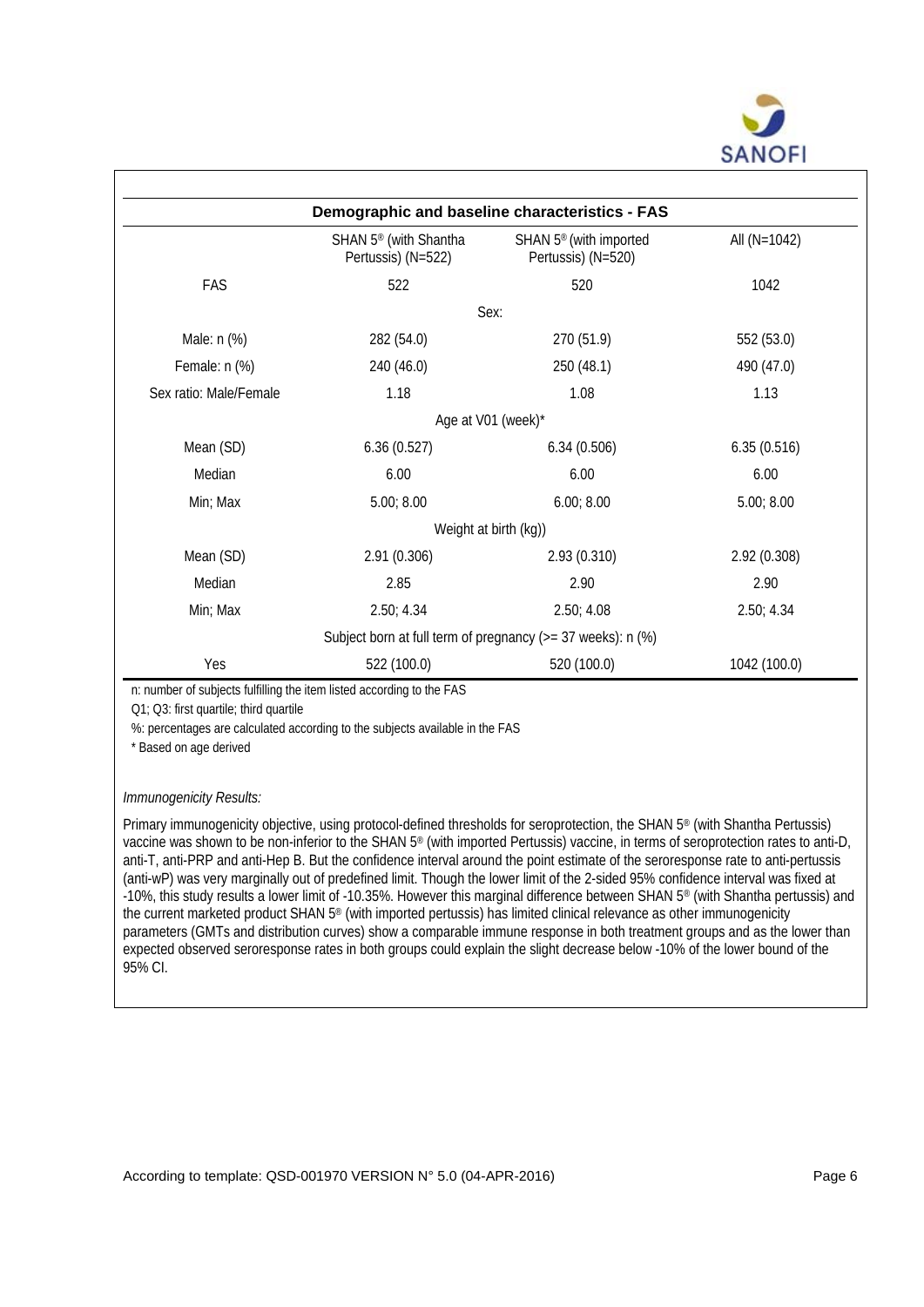

|                                 |                                               | SHAN $5^{\circ}$ (with<br><b>Shantha Pertussis)</b> |                              | SHAN $5^{\circ}$ (with<br>imported<br>Pertussis) |                              | <b>Product comparison</b><br>[SHAN 5 <sup>®</sup> (Shantha Pertussis)<br>vs SHAN 5 <sup>®</sup> (imported<br>Pertussis)] |                       |
|---------------------------------|-----------------------------------------------|-----------------------------------------------------|------------------------------|--------------------------------------------------|------------------------------|--------------------------------------------------------------------------------------------------------------------------|-----------------------|
| Antigen                         | Criterion post-<br>dose 3                     | n/M                                                 | $\%$<br>(95% CI)             | n/M                                              | %<br>(95% CI)                | <b>Difference</b><br>$(\%)$                                                                                              | 95% CI<br>$(2-sided)$ |
| Anti-D<br>(ELISA -<br>IU/mL)    | Seroprotection<br>$(i.e., = 0.01)$<br>IUML)   | 448/450                                             | 99.6<br>(98.4)<br>99.9)      | 447/450                                          | 99.3<br>(98.1)<br>99.9)      | 0.22                                                                                                                     | $(-1.02)$<br>1.54)    |
| Anti-T<br>(ELISA -<br>IU/mL)    | Seroprotection<br>$(i.e., = 0.01)$<br>IUML)   | 450/450                                             | 100.0<br>(99.2)<br>$100.0$ ) | 450/450                                          | 100.0<br>(99.2)<br>$100.0$ ) | 0.00                                                                                                                     | $(-0.85)$<br>0.85)    |
| Anti-wP<br>(ELISA -<br>NTU)     | Seroresponse*                                 | 260/450                                             | 57.8<br>(53.1)<br>62.4)      | 278/450                                          | 61.8<br>(57.1)<br>66.3)      | $-4.00$                                                                                                                  | $(-10.35)$<br>2.40    |
| Anti-PRP<br>(ELISA -<br>mcg/mL) | Seroprotection<br>$(i.e., = 0.15)$<br>mcg/mL) | 447/450                                             | 99.3<br>(98.1)<br>99.9)      | 445/450                                          | 98.9<br>(97.4;<br>99.6)      | 0.44                                                                                                                     | $(-0.98)$<br>1.97)    |
| Anti-HBs<br>(ELISA -<br>mIU/mL) | Seroprotection<br>$(i.e., = 10)$<br>mIU/mL)   | 428/450                                             | 95.1<br>(92.7)<br>96.9)      | 438/450                                          | 97.3<br>(95.4;<br>98.6)      | $-2.22$                                                                                                                  | $(-4.88)$<br>0.31)    |

n: number of subjects experiencing the endpoint listed in the first two columns

M: number of subjects with available data for the relevant endpoint

\* Subjects with an increase of anti-wP antibody titers from pre dose 1 to one month after third dose:

In initially seropositive subjects (> 11 NTU), a post vaccination titer more than or equal to the pre-vaccination titer will be consider as a seroresponse.

In initially seronegative subjects (<= 11 NTU), a post-vaccination titer > 11 NTU will be consider as a seroresponse.

Secondary immunogenicity objectives (descriptive analysis of other seroprotection thresholds and GMTs) confirm what has been observed on primary analysis. SHAN 5® (with Shantha Pertussis) investigational group showed similar seroprotection rates to the SHAN 5® (with imported Pertussis) comparator group for almost all antigens (anti-D, anti-T and anti-PRP).

Though numerically lower seroprotection/seroresponse observed for anti-wP, anti-HBs, anti-PT and anti-FHA, the differences were not significant as their 95% CIs are overlapping.

A similar pattern was also observed with GMTs and GMTRs.

## Safety Results:

Within 30 minutes after any vaccination 70 (13.4%) in SHAN 5<sup>®</sup> (with Shantha pertussis) group and 73 (14.0%) in SHAN 5<sup>®</sup> (with imported pertussis) group experienced immediate solicited injection site reactions (tenderness) which were of grade 1 or grade 2 intensity.

Within 7 days after vaccination, 77.9% of subjects in SHAN 5<sup>®</sup> (with Shantha pertussis) (Group I) experienced at least 1 solicited reaction: 68.8% experienced at least 1 solicited injection site reaction and 64.3% experienced at least 1 solicited systemic reaction.